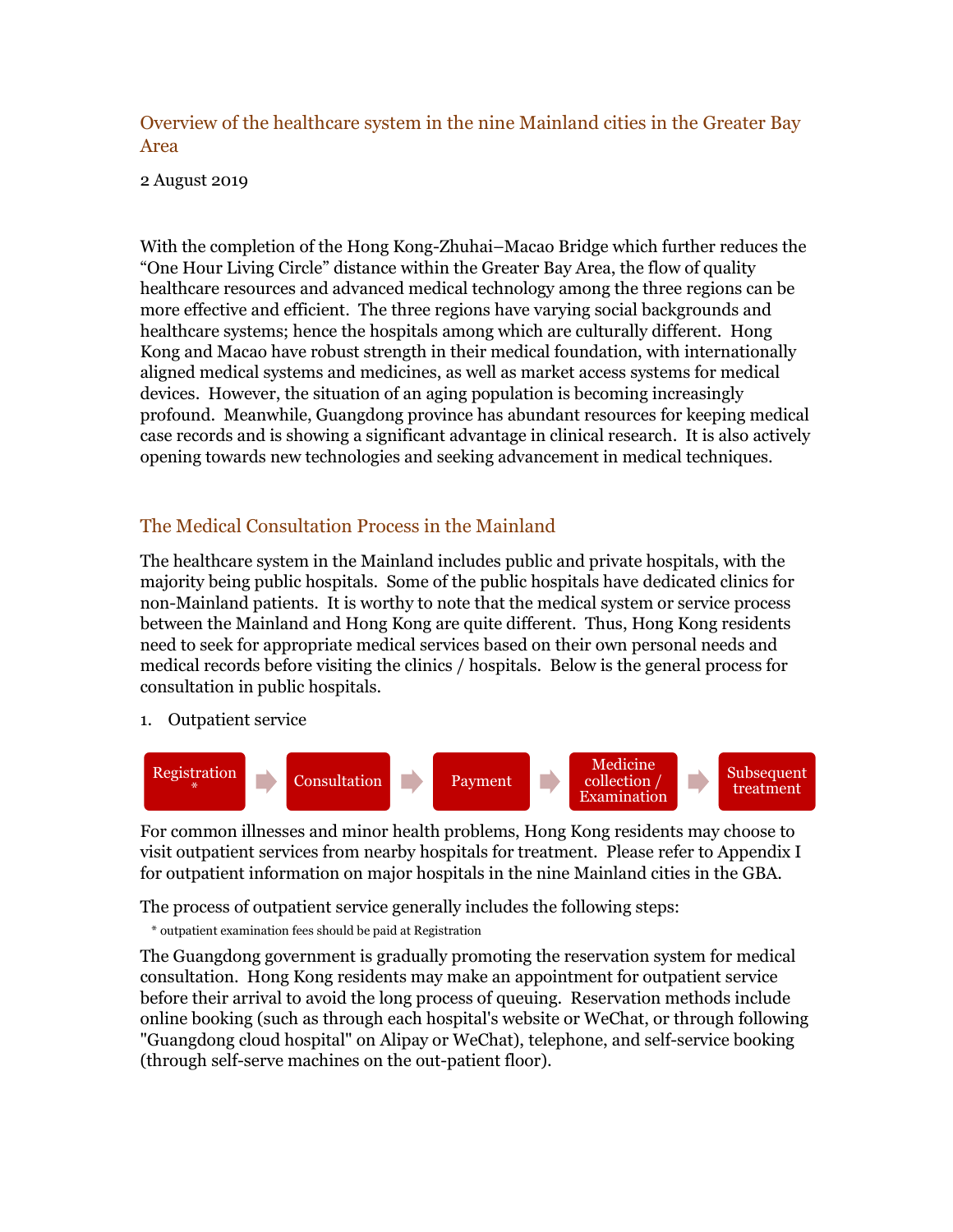Since booking an appointment require real-name registration, Hong Kong residents are required to set up an account for their first-time registration, and provide identification documents such as their Home Return Permit. If they are unable to attend in person due to rescheduling conflicts, Hong Kong residents should rearrange their schedule or cancel their appointment. They may be blacklisted or unable to book future appointments if there are multiple no-shows.

Mainland hospitals adopt the "Payment before consultation" approach. If Hong Kong residents require further examination or subsequent treatment after initial consultation, they should settle their payment for examination or treatment before heading to the examination or treatment room. The fees for outpatient services differ; for instance, outpatient examination fees in Guangzhou range between RMB 10 to RMB 80 depending on the doctor's grade (including general practitioners, assistant chief physician, chief physician and medical consultant etc.) The fees for medical consultation and examination are collected separately, and the amount generally depends on the whether medication is required, whether the medication is covered under medical insurance, and dosage etc.

#### 2. Emergency service

Emergency departments in hospitals across the nine Mainland cities are generally open for 24 hours. In case of emergency, patients may visit the emergency departments by themselves for treatment. Otherwise, ambulance services are available through emergency hotline 120. Please note that rates apply and may vary depending on the travel distance and nature of the services etc. Hong Kong residents may seek for the medical services according to their own needs.

#### 3. Hospitalization

For patients suffering from serious illness that requires hospitalization for further treatment or surgery, outpatient doctors would issue an admission slip, diagnosis, examination checklists (if any) after assessing their condition. Patients should first settle part of their payment at the outpatient payment counter, then make a registration for hospitalization. This process would create an account for the patients, where the appointments for examination and hospitalization times would also be communicated to the relevant treatment departments.

#### Medical Insurance

#### 1. Basic medical insurance in the Mainland

According to "Interim Measures for Hong Kong, Macao and Taiwan Residents to Join the Social Insurance Scheme in the Mainland (Draft for Comment)" issued in 2018, Hong Kong residents employed in the Mainland shall join the scheme for five types of basic social insurance. Non-employed Hong Kong citizens residing in the Mainland may join the Basic pension insurance for urban and rural residents and Basic medical insurance system for urban residents. The coverage of each insurance available to Hong Kong, Macao and Taiwan residents, and conditions and measures for enjoying insurance benefits, are identical to those for Mainland residents.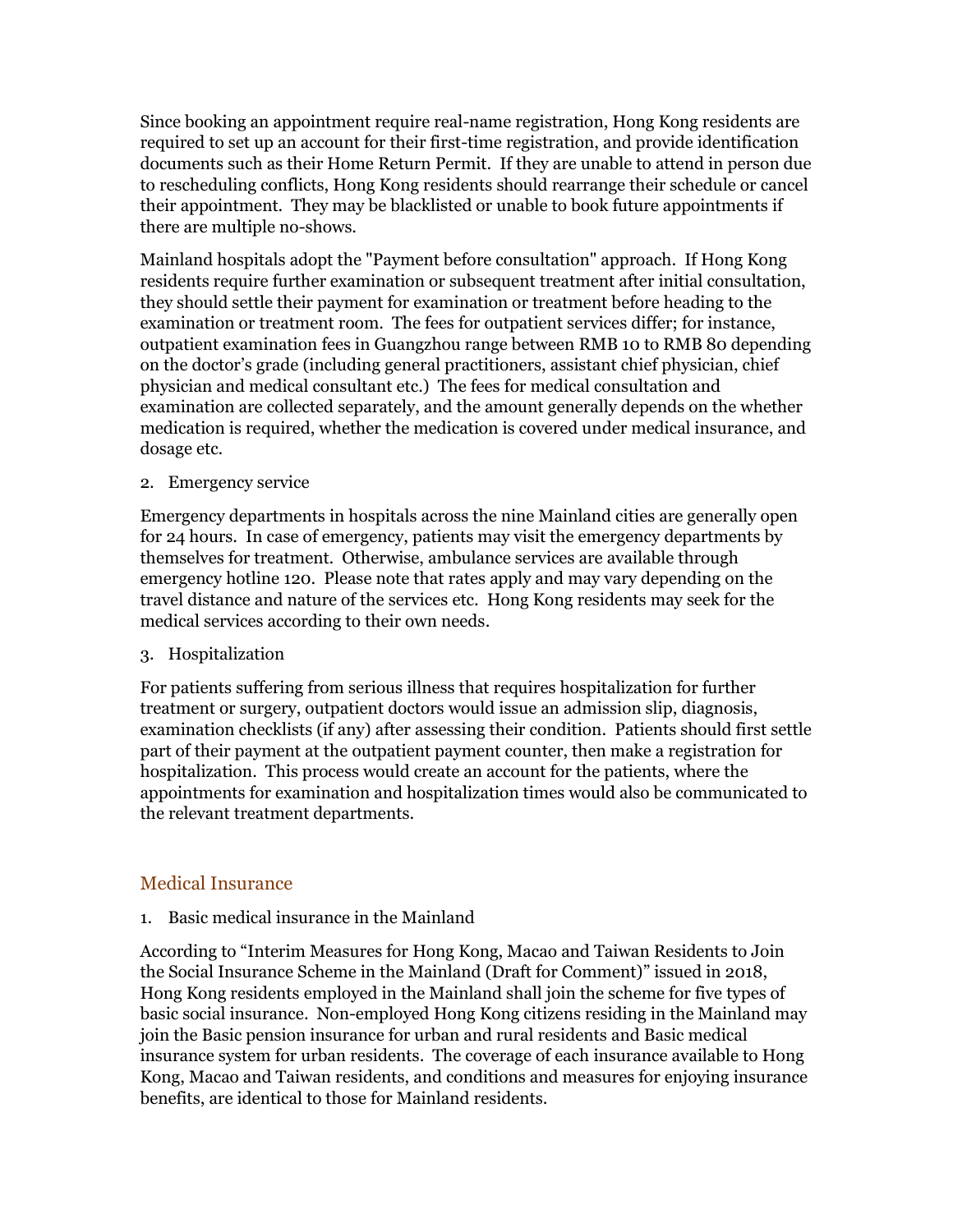If Hong Kong residents have joined the basic medical insurance scheme in the Mainland, they may use the social security card to pay the portion of the fee borne by the government when visiting Mainland hospitals, while the remainder shall be paid by the patient. Since convenience stores, health products and cosmetic stores and supermarkets in the Mainland are prohibited from selling drugs, Hong Kong residents should purchase prescribed drugs at designated medical institutions and retailing pharmacies, with the costs deducted directly from their social security cards. Information related to social security card and medical payment history may be found on the online service platform of the Human Resources and Social Security Department of Guangdong Province. (Website: http://ggfw.gdhrss.gov.cn/gdggfw/service/list.shtml)

2. Commercial insurance

Most hospitals in the Mainland do not accept direct payment from foreign medical insurance cards. Hence if patients are required to use foreign medical insurance schemes in the Mainland, please ensure that the hospital or clinic is covered by the insurance scheme. If insurance claim is required, patients should retain the consultation invoice, obtain a certificate of diagnosis issued by the doctor and stamped by the integrated services medical counter at the outpatient hall.

### Preferential policies

#### 1. Elderly Health Care Voucher

With more transport links within the GBA, more Hong Kong elderly choose to reside in GBA cities upon retirement. The GBA is continuously exploring cross-border public services and social security. The University of Hong Kong-Shenzhen Hospital ("HKU-SZH") is the first hospital to accept the Elderly Health Care Voucher at present. In fact, this scheme has already successfully piloted for three years, and has optimized the settlement information system and diagnosis service procedures from the use of such vouchers.

Hong Kong residents who choose to pay with the Elderly Health Care Voucher for the services they have received for the designated medical service for the day should show their valid Hong Kong identity card or Certificate of Exemption issued by the Hong Kong Immigration Department at the designated cashiers, which are located at clinic center,  $1<sup>st</sup>$ floor (outpatient) and B1 floor (emergency) of the HKU-SZH.

#### 2. Medical benefits in the talent plan

According to the "Implementation Measures for Talent Cards in Guangdong Province (for implementation)" issued in 2018 by the Guangdong provincial, Hong Kong citizens working in Guangdong province who fulfill certain conditions may apply for talent cards and enjoy the following medical services:

- A free health check arranged by the relevant talent authorities or employers per year;
- Priority in admission for designated hospitals in Guangdong province;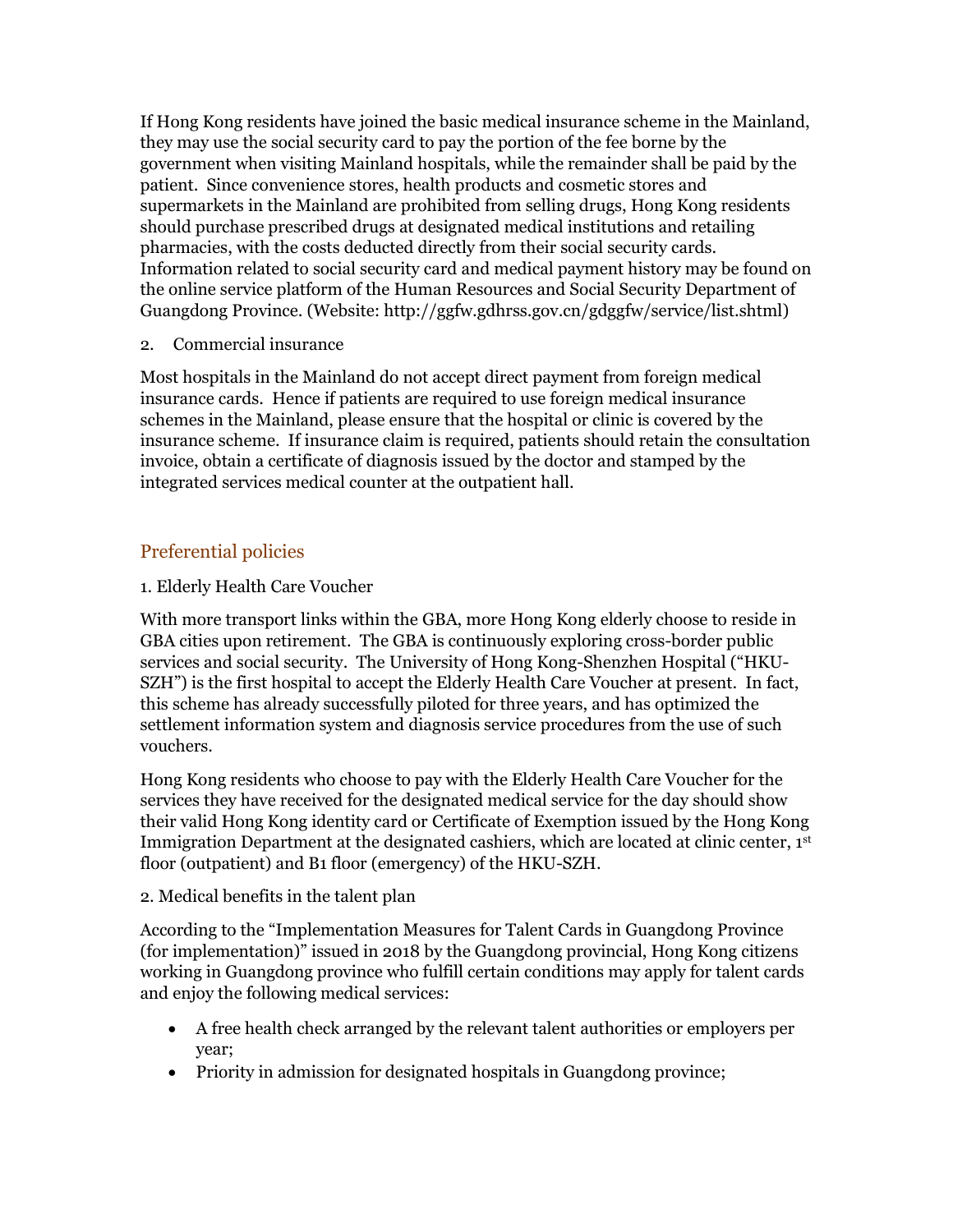Eligible spouses and children may join basic medical insurance and basic pension insurance schemes

#### **Conclusion**

The GBA continuously integrates the quality medical resources within the three regions. If Hong Kong residents fall sick in the Mainland, they may consider seeking medication from the nearest hospital. There are a multitude of medical institutions in the Mainland, with a myriad of medical cases, as well as advanced research on traditional Chinese medicine. Hence Hong Kong residents may benefit from shorter waiting times and hassle, and receive Chinese medical treatment if they seek for medical consultation in the Mainland. In addition, the relevant authorities are actively developing cross-border transfer services for non-emergency patients, and exploring the possibilities for crossborder referral cooperation with designated public hospitals for trial run. Under such arrangement, Hong Kong patients may be transferred by ambulances from Shenzhen hospitals and which would be picked up by Hong Kong ambulances at the Hong Kong port. Having said that, patients must seek doctor's advice before returning to Hong Kong for treatment, and the patient's physical condition must be suitable for transferring. For further assistance, patients may contact the 24-hour hotline of the Immigration Department Assistance to Hong Kong Residents Unit at (852) 1868.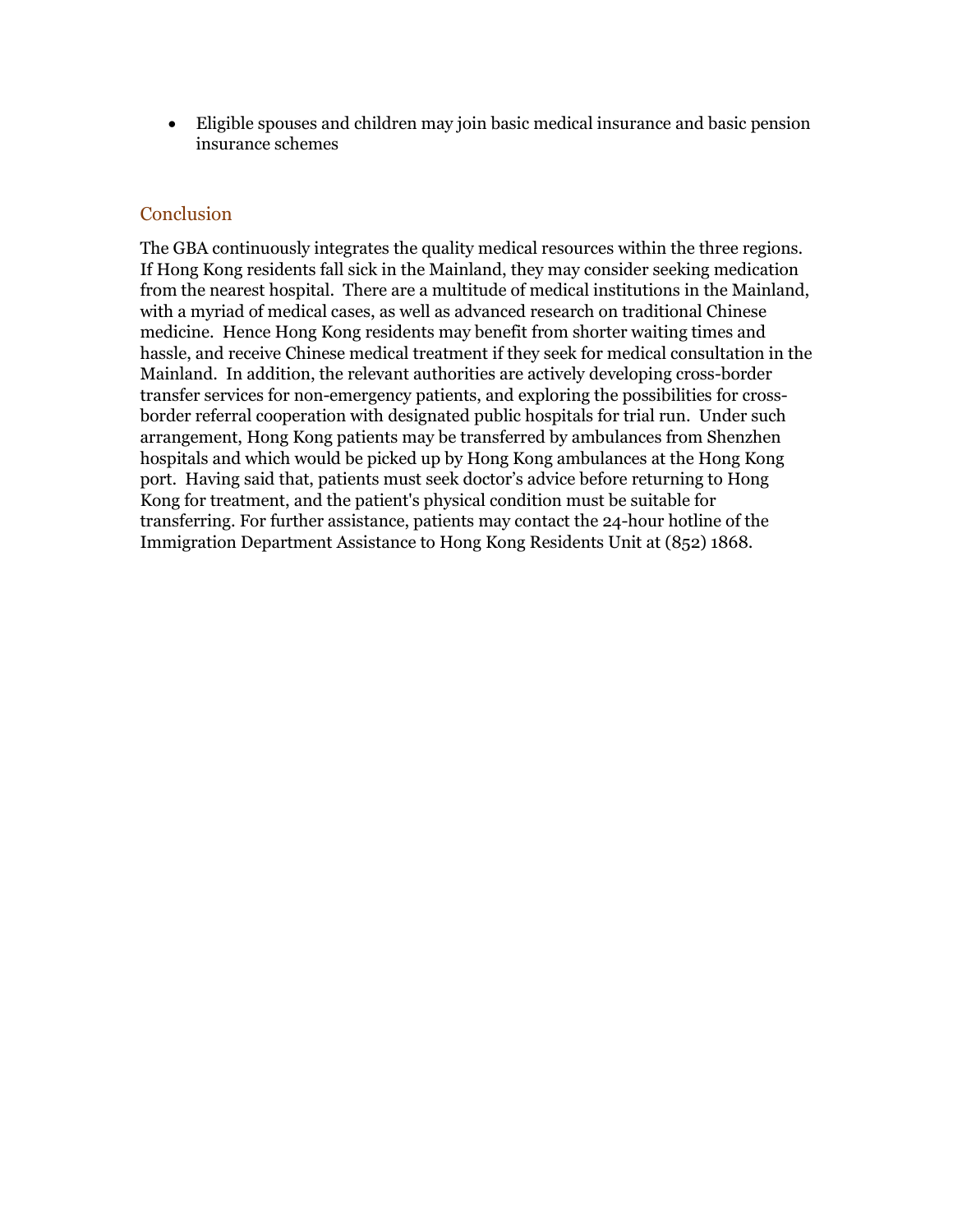#### **Appendix I - Contact Information of some private and public hospitals in the nine GBA cities**

The private and public hospital information listed below are obtained from the public websites from various hospitals/health commissions, which are for the readers' reference only. Please note that the hospitals/health commissions will update their website information regularly. For the latest detailed information on medical institutions, please visit the official websites of the Health and Family Planning Commission/hospitals.

**Guangzhou**

| <b>Name</b>                                            | <b>Address</b>                                                                                                                                                                            | <b>Telephone</b>    | Reference                                                                                                                                                                                            |
|--------------------------------------------------------|-------------------------------------------------------------------------------------------------------------------------------------------------------------------------------------------|---------------------|------------------------------------------------------------------------------------------------------------------------------------------------------------------------------------------------------|
| Integrated hospitals - Public                          |                                                                                                                                                                                           |                     |                                                                                                                                                                                                      |
| Guangdong<br>Hydropower<br><b>Group Hospital</b>       | 312 Gangkou<br>Avenue, Xintang<br>Town, Zengcheng<br>District, Guangzhou                                                                                                                  | $020 -$<br>82707579 | General Practice, Chinese<br>Medicine etc.<br>http://www.gdsdyy.com.c<br>n/                                                                                                                          |
| South China<br>University of<br>Technology<br>Hospital | 381 Wushan Road,<br>Tianhe District,<br>Guangzhou/Universi<br>ty Campus, Panyu<br>District, Guangzhou                                                                                     | 020-87112371        | Chinese medicine<br>physiotherapy,<br>healthcare, inspection,<br>radiology, ear-nose-<br>throat, gynecology,<br>medicine, stomatology<br>etc.<br>https://www2.scut.edu.cn<br>/hospital/3297/list.htm |
| Guangzhou<br>Dongren Hospital                          | 9 Dongping East<br>Road, Baiyun<br>District, Guangzhou                                                                                                                                    | $020 -$<br>66851200 | General Practice, Chinese<br>Medicine etc.<br>https://www.gzdryy.com/                                                                                                                                |
| <b>Integrated hospitals - Private</b>                  |                                                                                                                                                                                           |                     |                                                                                                                                                                                                      |
| <b>Guangdong CEEC</b><br><b>Power Hospital</b>         | Main Block, 3375<br>Huangpu East Road,<br>Huangpu District,<br>Guangzhou (In-<br>patients)<br>Main Block, 2957<br>Huangpu East Road,<br>Huangpu District,<br>Guangzhou (Out-<br>patients) | $020 -$<br>82079899 | General Practice, Chinese<br>Medicine etc.<br>http://www.gdsdlyjyy.co<br>m/                                                                                                                          |
| Guangdong<br>Minan Hospital                            | 7 Xiniu Road,<br>Yuexiu District,<br>Guangzhou                                                                                                                                            | 020-37814770        | Accident & emergency<br>and diagnosis and<br>treatment of high blood<br>pressure, diabetes,<br>chronic diseases such as<br>cardiovascular disease<br>http://www.gdmayy.com<br>/plus/list.php?tid=1#  |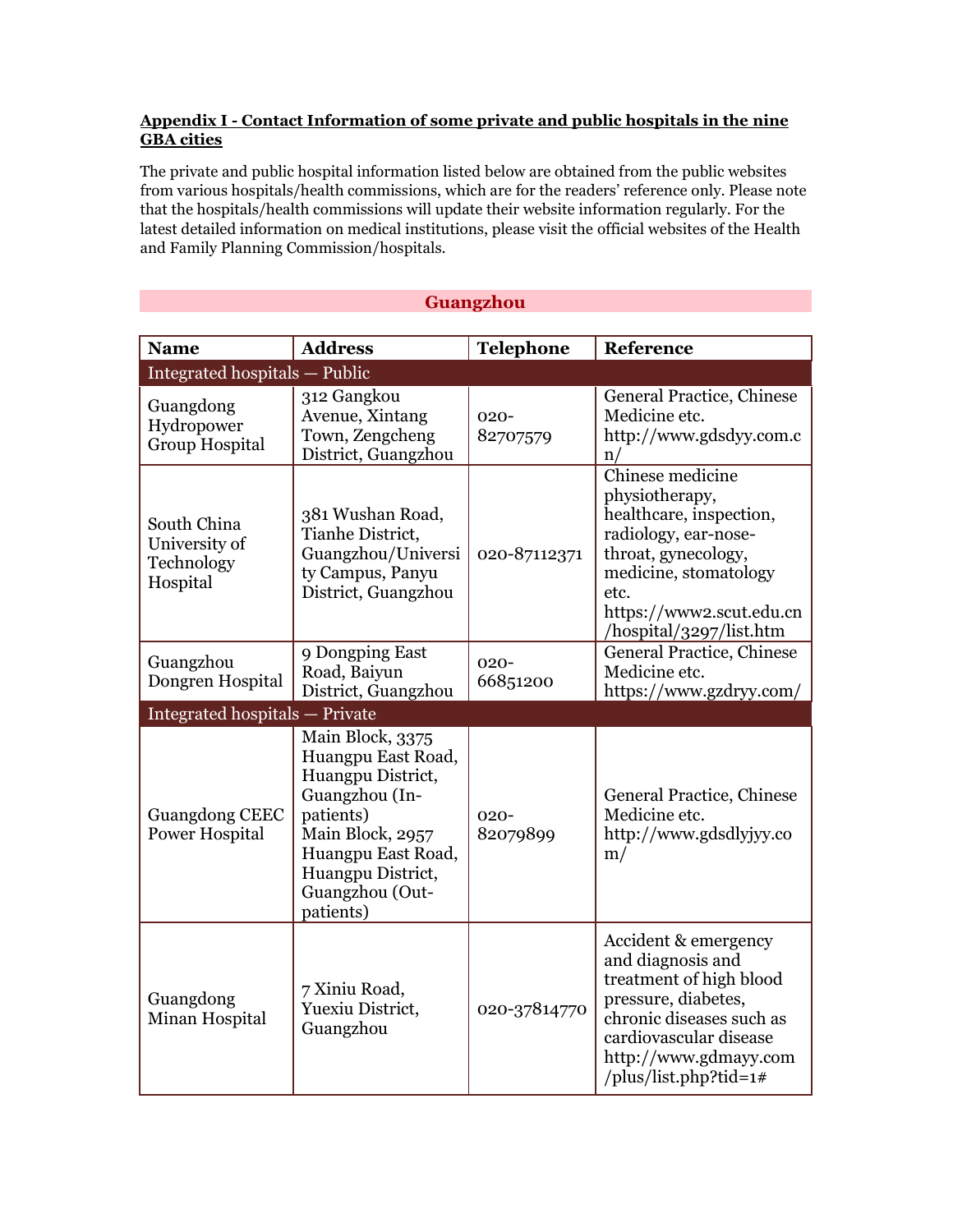| <b>Name</b>                                                   | <b>Address</b>                                                                                          | <b>Telephone</b>    | Reference                                                                                                                                                                                                             |
|---------------------------------------------------------------|---------------------------------------------------------------------------------------------------------|---------------------|-----------------------------------------------------------------------------------------------------------------------------------------------------------------------------------------------------------------------|
| Specialist hospitals - Public                                 |                                                                                                         |                     |                                                                                                                                                                                                                       |
| Guangzhou No. 8<br>People's Hospital                          | 627 Dongfeng East<br>Road, Guangzhou                                                                    | $020 -$<br>83838688 | Gastroenterology,<br>cardiology, respiratory<br>medicine, endocrinology,<br>neurology, abdominal<br>surgery, orthopedics,<br>gynecology, pediatrics,<br>infectious diseases etc.<br>http://gzidh.com/default.<br>aspx |
| Guangzhou<br>Women and<br>Children's<br><b>Medical Center</b> | 9 Jinsui Road,<br>Guangzhou                                                                             | $020 -$<br>81886332 | Pediatric surgery,<br>pediatric respiratory,<br>pediatric gastroenterology<br>etc.<br>http://www.gzfezx.com/                                                                                                          |
| Guangzhou Chest<br>Hospital                                   | 62 Hengzhigang<br>Road, Guangzhou                                                                       | $020 -$<br>83592692 | Respiratory medicine,<br>oncology, thoracic<br>surgery, orthopaedics,<br>tuberculosis, pediatrics,<br>gynecology, Chinese<br>medicine etc.<br>https://www.xkyy.com.cn<br>/index.html                                  |
| Cancer Center of<br>Guangzhou<br>Medical<br>University        | 78 Hengzhigang<br>Road, Guangzhou                                                                       | $020 -$<br>66673666 | Oncology<br>http://www.gzcancer.com<br>/cn/profile.aspx                                                                                                                                                               |
| Guangzhou<br>Institute of<br>Dermatology                      | 56 Hengfu Road,<br>Guangzhou                                                                            | 020-83491131        | Dermatology<br>https://www.gzhy120.co<br>m/index.html                                                                                                                                                                 |
| Guangzhou Xiejia<br>Hospital                                  | 1698 Guangzhou<br>Road South, Sanjiao<br>Village, North Street                                          | $020 -$<br>89664006 | Ear, nose, throat<br>http://www.xj120.cn/                                                                                                                                                                             |
| Specialist hospitals - Private                                |                                                                                                         |                     |                                                                                                                                                                                                                       |
| Guangzhou<br>Minkang Hospital                                 | 100m from the first<br>crossroad of Siyouxin<br>Road, Wuyang New<br>Town, Yuexiu<br>District, Guangzhou | 020-87673666        | Orthopedics<br>http://www.minkang.com                                                                                                                                                                                 |
| Guangzhou<br>Dongda Colorectal<br>Hospital                    | 356 Dezheng Road<br>Central, Yuexiu<br>District, Guangzhou                                              | $020 -$<br>62622222 | Medicine, surgery,<br>Chinese medicine, colon<br>and rectal surgery,<br>anesthesiology<br>http://ddgc.e120.com.cn/                                                                                                    |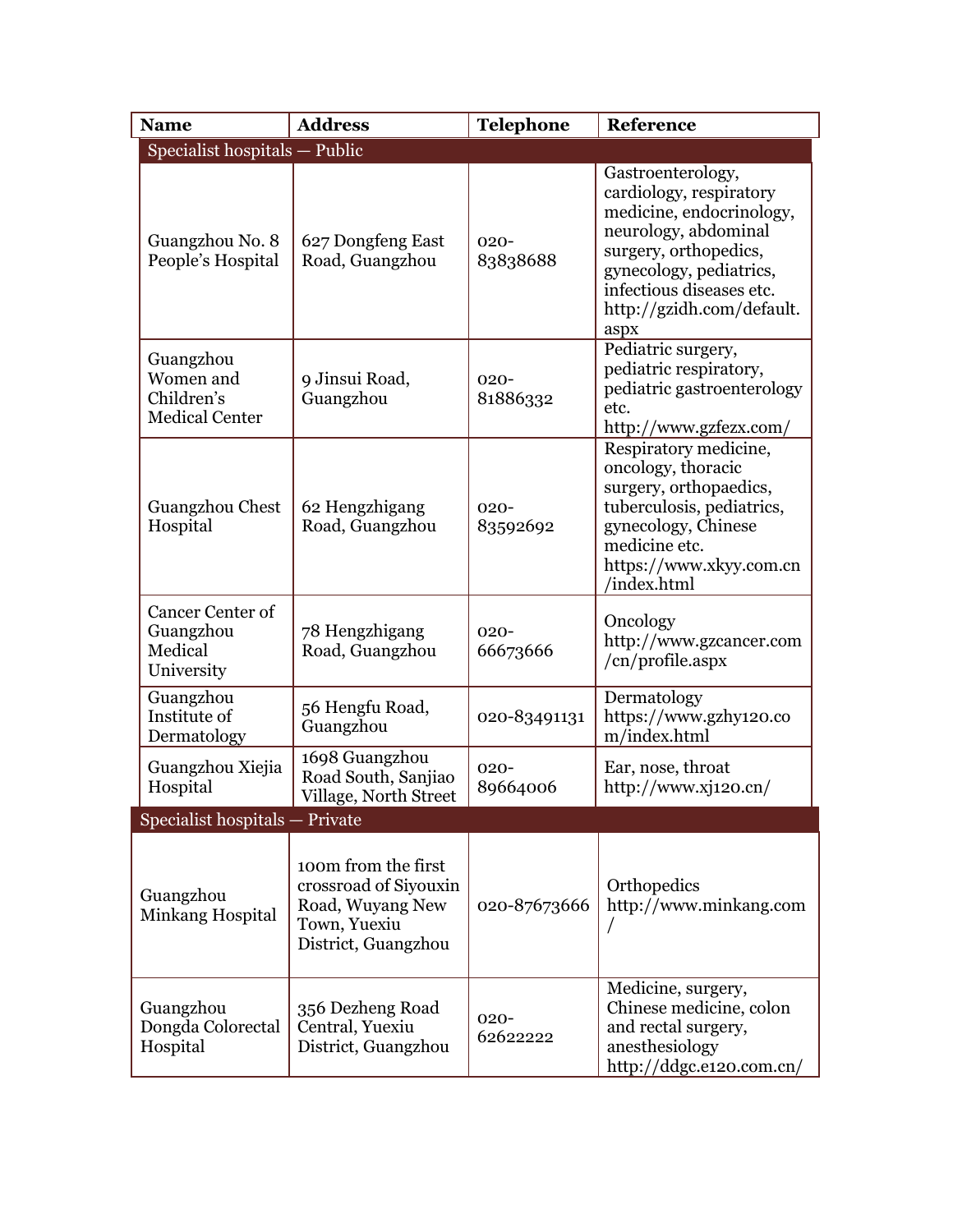## **Shenzhen**

 $\mathcal{L}(\mathcal{A})$ 

| <b>Name</b>                                                                                                                                                                                 | <b>Address</b>                                     | <b>Telephone</b>                       | Reference                                                                                                                                                                                                                                                      |
|---------------------------------------------------------------------------------------------------------------------------------------------------------------------------------------------|----------------------------------------------------|----------------------------------------|----------------------------------------------------------------------------------------------------------------------------------------------------------------------------------------------------------------------------------------------------------------|
| Integrated hospitals - Public                                                                                                                                                               |                                                    |                                        |                                                                                                                                                                                                                                                                |
| Shenzhen Bao'an<br><b>District Fuyong</b><br>People's Hospital<br>(The Third<br>Hospital of Bao'an<br>People's Hospital<br>Group)                                                           | 81 Defeng Road,<br>Fuyong Subdistrict,<br>Shenzhen | 0755-<br>27382097<br>0755-<br>27383148 | Medicine, surgery,<br>gynecology, pediatrics,<br>optometry, ear-nose-<br>throat, stomatology,<br>Chinese medicine,<br>anesthesiology,<br>dermatology, infectious<br>diseases, intensive care<br>unit, pre-hospitalisation<br>http://www.bawjxt.net/fy<br>rmyy/ |
| The Second<br>Hospital of Bao'an<br>People's Hospital<br>Group (originally<br>the Shajing<br>People's Hospital)                                                                             | 3 Shajing Road,<br>Bao'an District,<br>Shenzhen    | $0755 -$<br>27722241                   | General practice<br>http://www.bawjxt.net/sj/                                                                                                                                                                                                                  |
| The Sixth People's<br>Hospital of<br>Shenzhen,<br>(Shenzhen<br>Nanshan People's<br>Hospital)<br>Huazhong<br>University of<br>Science and<br><b>Technology Union</b><br>Shenzhen<br>Hospital | 89 Taoyuan Road,<br>Nanshan District,<br>Shenzhen  | 0755-26553111                          | General practice<br>https://www.sznsyy.net/                                                                                                                                                                                                                    |
| Shenzhen<br>Traditional<br><b>Chinese Medicine</b><br>Hospital                                                                                                                              | 3015 Jiefang West<br>Road, Shenzhen                | $0755 -$<br>88359666                   | General practice<br>https://www.szszyy.cn/                                                                                                                                                                                                                     |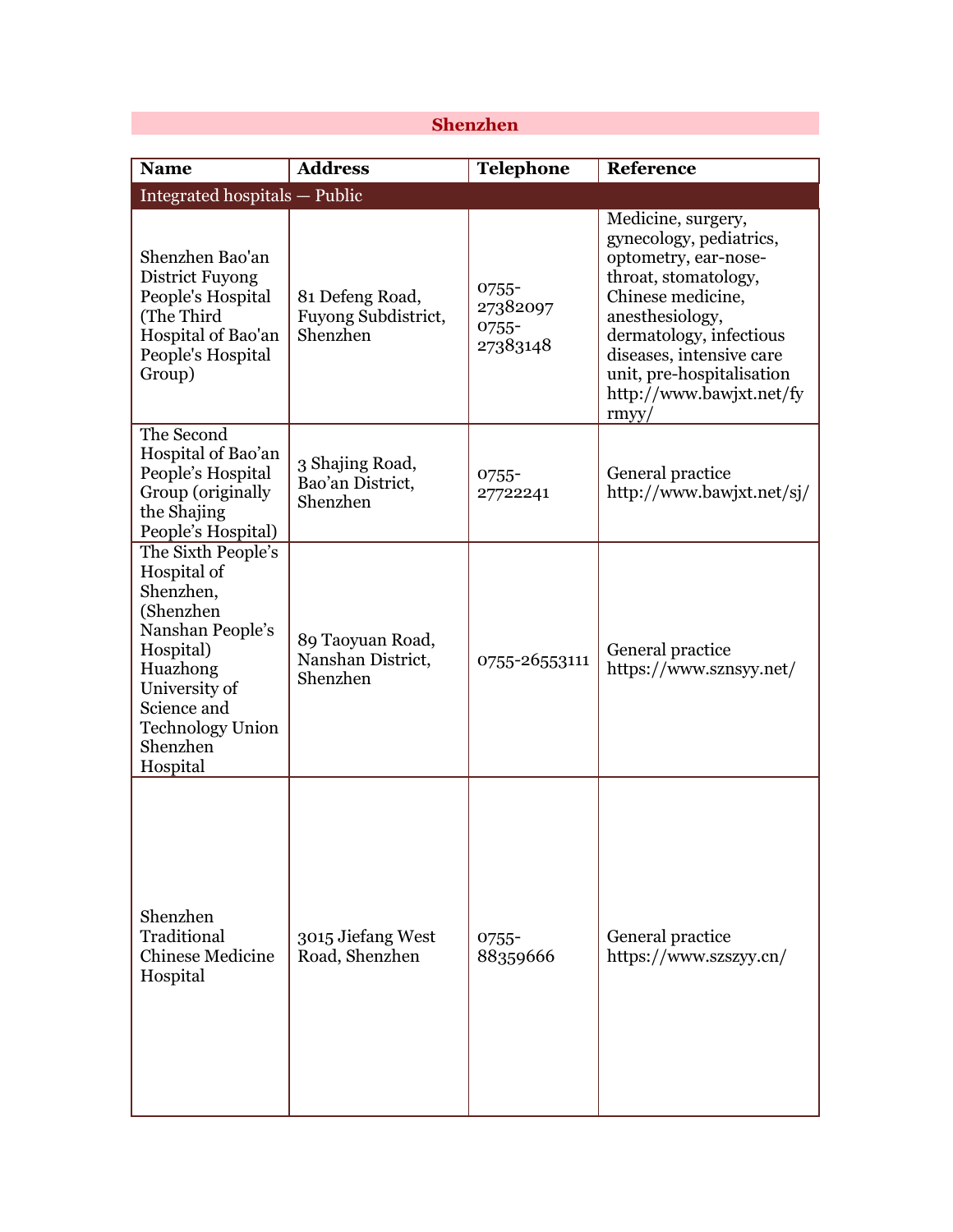| <b>Name</b>                                                                                  | <b>Address</b>                                                                                      | <b>Telephone</b>                          | Reference                                                                                                                                                                                                                                                                             |
|----------------------------------------------------------------------------------------------|-----------------------------------------------------------------------------------------------------|-------------------------------------------|---------------------------------------------------------------------------------------------------------------------------------------------------------------------------------------------------------------------------------------------------------------------------------------|
| <b>Integrated hospitals - Private</b>                                                        |                                                                                                     |                                           |                                                                                                                                                                                                                                                                                       |
| Shenzhen<br>Longcheng<br>Hospital                                                            | 1 Chenguang Road,<br>Longchang Avenue,<br>Longgang District,<br>Shenzhen                            | $0755 -$<br>28906060                      | Rehabilitation,<br>orthopedics, surgery,<br>general surgery,<br>gynecology, optometry<br>and ear-nose-throat,<br>stomatology and chronic<br>diseases, intensive care<br>medicine, hyperbaric<br>oxygen therapy, accident<br>and emergency etc<br>http://www.szslcyy.com/i<br>ndex.php |
| Shenzhen Renhe<br>Hospital                                                                   | 10 Shangtang Road,<br>Minzhi Office,<br>Longhua New<br>District, Shenzhen                           | 15999664979                               | Obstetrics, gynecology,<br>pediatrics, newborn, child<br>and women's healthcare<br>http://szrhyy.ecaihr.com/                                                                                                                                                                          |
| Shenzhen<br>Wuzhou Western<br>and Chinese<br>Hospital                                        | 7 Kehua Road,<br>Science and<br>Technology Park,<br>Nanshan District,<br>Shenzhen                   | 0755-26719191                             | Acupuncture,<br>rehabilitation,<br>stomatology, dermatology,<br>Chinese medicine,<br>gynecology, urology,<br>medicine, surgery etc<br>http://www.wz16.net/                                                                                                                            |
| Shenzhen<br><b>Xuexiang Hospital</b>                                                         | 1136 Xuegang South<br>Road, Longgang<br>District, Shenzhen<br>(opposite Xuexiang<br>Primary School) | $0755 -$<br>61260745                      | Gynecology, obstetrics,<br>pediatrics, andrology,<br>traumatic orthopedics,<br>traumatic surgery, Chinese<br>medicine rehabilitation,<br>medicine, accident and<br>emergency, ear-nose-<br>throat etc<br>http://szxxyy.ecaihr.com/i<br>ndex.html                                      |
| Specialist hospitals - Public                                                                |                                                                                                     |                                           |                                                                                                                                                                                                                                                                                       |
| Bao'an district<br>Maternal and<br>Child Healthcare<br>Hospital                              | 56 Yulu Road, Baoan<br>District, Shenzhen                                                           | 0755-<br>27863999-0                       | Pediatrics, gynecology,<br>obstetrics etc<br>http://www.bawjxt.net/fy                                                                                                                                                                                                                 |
| Shenzhen<br>Prevention and<br><b>Treatment Center</b><br>for Occupational<br><b>Diseases</b> | 2019 Buxin Road,<br>Luohu District,<br>Shenzhen                                                     | $0755 -$<br>84356800                      | Medical rehabilitation<br>center, Chinese medicine,<br>occupational diseases etc<br>http://wjw.sz.gov.cn/zybfz<br>$y/xkjs/$ #                                                                                                                                                         |
| Shenzhen<br>Kangning<br>Hospital                                                             | 2 Zhenbi road,<br>Pingshan District,<br>Shenzhen /<br>1080 Cuizhu Road,<br>Luohu District           | 0755-<br>84622034<br>$0755 -$<br>25603094 | Psychiatry, clinical<br>psychology, public health,<br>psychiatric rehabilitation<br>http://www.szknyy.com/i<br>ndex.php                                                                                                                                                               |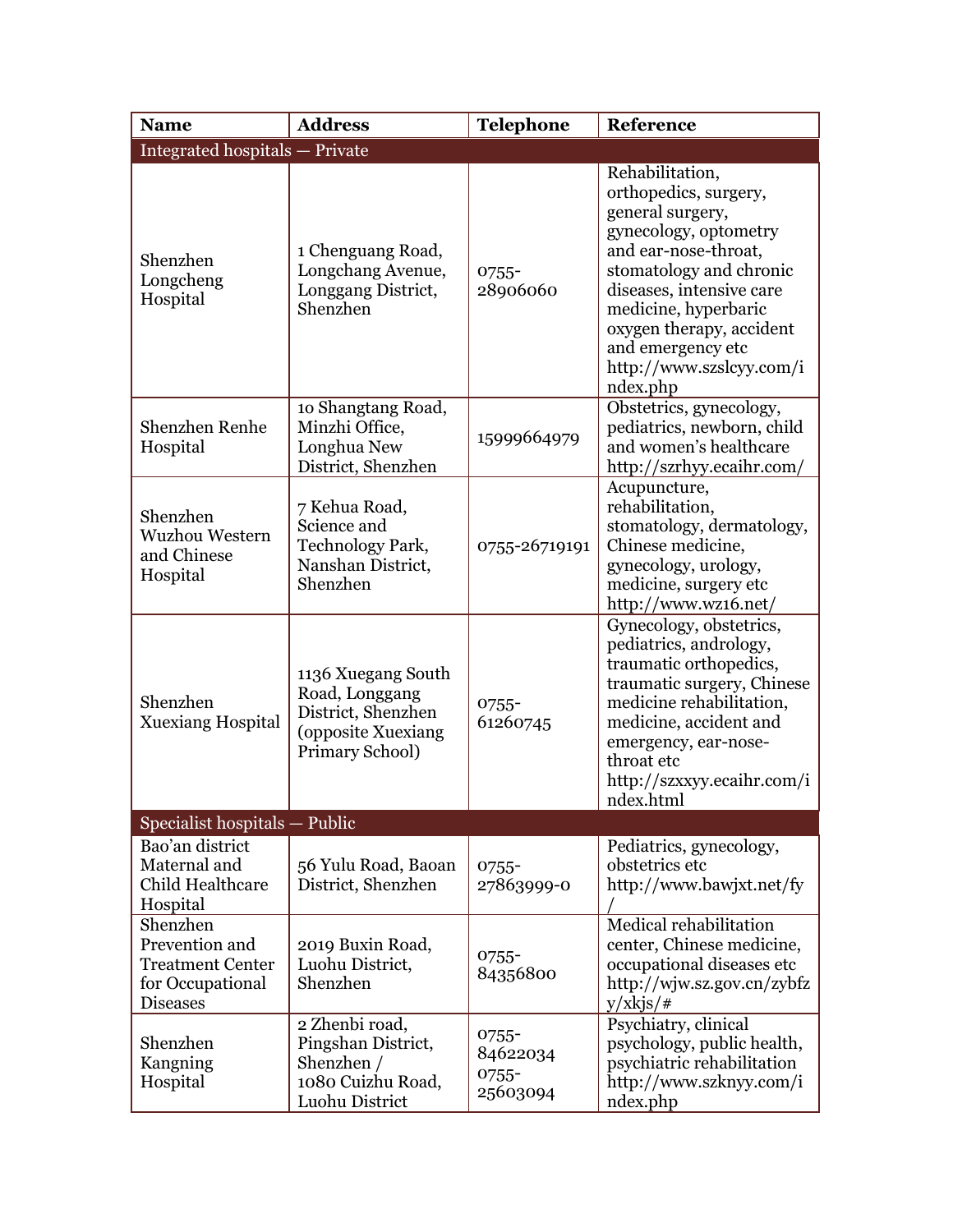| <b>Name</b>                                             | <b>Address</b>                                                                                               | <b>Telephone</b>     | Reference                                                                                                                                     |  |
|---------------------------------------------------------|--------------------------------------------------------------------------------------------------------------|----------------------|-----------------------------------------------------------------------------------------------------------------------------------------------|--|
| Shenzhen TCM<br>Anoretal Hospital                       | 1 Songling Road,<br>Futian District,<br>Shenzhen                                                             | $0755 -$<br>83636999 | Colon and rectal surgery<br>http://www.szzygcyy.com                                                                                           |  |
| Specialist hospitals - Private                          |                                                                                                              |                      |                                                                                                                                               |  |
| Shenzhen<br>Zhongshan<br>Urology Hospital               | 1001 Fuqiang Road,<br>Futian District,<br>Shenzhen                                                           | $0755 -$<br>8361001  | Gynecology, Chinese<br>medicine, urology etc<br>https://www.zsmw.net/                                                                         |  |
| Shenzhen Bybo<br>Dental (Out-<br>patient<br>Department) | <b>North Block East</b><br>side shopping center,<br>Guoshang Tower,<br>Jiabin Road, Luohu<br><b>District</b> | 400-850-0755         | Stomatology<br>http://www.szibyer.com/                                                                                                        |  |
| Shenzhen<br>Maternity & Child<br>Healthcare<br>Hospital | 3186 Bao'an Road,<br>Xixiang Town,<br>Bao'an District,<br>Shenzhen                                           | $0755 -$<br>23462210 | Gynecology<br>http://wap.trfkyy.com/ind<br>ex.html                                                                                            |  |
| Shenzhen<br>Yuandong<br>Gynecology<br>Hospital          | 2097 Shennan East<br>Road, Luohu<br>District, Shenzhen                                                       | $0755 -$<br>88808888 | Gynecology, maternal<br>healthcare, obstetrics,<br>pediatrics and child<br>healthcare, stomatology<br>http://www.woman91.co<br>$m/$ yuandong/ |  |
|                                                         | <b>Zhuhai</b>                                                                                                |                      |                                                                                                                                               |  |

| <b>Name</b>                                 | <b>Address</b>                                                             | <b>Telephone</b>             | Reference                                                                                                                                                                                              |
|---------------------------------------------|----------------------------------------------------------------------------|------------------------------|--------------------------------------------------------------------------------------------------------------------------------------------------------------------------------------------------------|
| Integrated hospitals — Public               |                                                                            |                              |                                                                                                                                                                                                        |
| The Fifth People's<br>Hospital of<br>Zhuhai | 87 Pingsha Second<br>Road, Pingsha Town,<br>Zhuhai                         | 0756-7267162                 | Medicine, surgery,<br>gynecology, pediatrics,<br>Chinese medicine, ear-<br>nose-throat, medical<br>imaging, health check,<br>medical examination etc<br>http://www.zhfivehospital<br>.com <sub>1</sub> |
| Integrated hospitals - Private              |                                                                            |                              |                                                                                                                                                                                                        |
| Zhuhai Kowloon<br>Hospital                  | 1004 Jida Jiuzhou<br>Road Zhong Lu,<br>Zhuhai                              | 0756-3296689                 | Gynecology, urology,<br>stomatology etc<br>http://www.jiulong120.co<br>m <sub>l</sub>                                                                                                                  |
| Zhuhai Baiyun<br>Rehabilitation<br>Hospital | 11 Qianshan Cuiwei<br>Cuizhu Second Road,<br>Xiangzhou District,<br>Zhuhai | 0756-8618999<br>0756-8631666 | Male and female<br>psychiatry, counselling<br>and psychotherapy,<br>geriatric rehabilitation,<br>general practice<br>http://www.bykfyy.com/                                                            |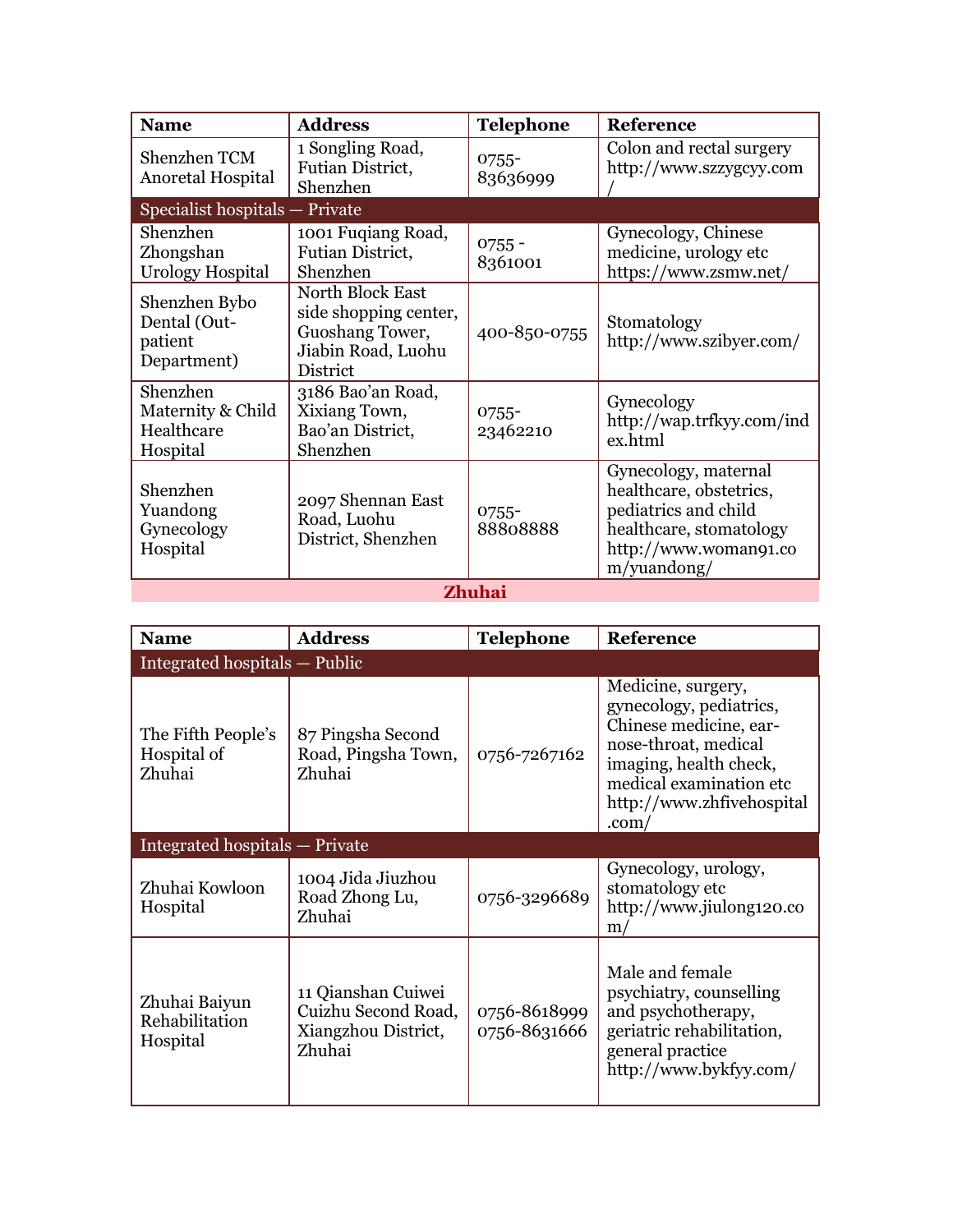| <b>Name</b>                            | <b>Address</b>                                              | <b>Telephone</b>             | <b>Reference</b>                                                                                                                                                 |  |
|----------------------------------------|-------------------------------------------------------------|------------------------------|------------------------------------------------------------------------------------------------------------------------------------------------------------------|--|
| Zhuhai Fanghua<br>Hospital             | 532-534<br>Jianfengqian Road,<br>Doumen District,<br>Zhuhai | 0756-55333333                | Obstetrics, gynecology,<br>medicine, pediatrics,<br>general practice,<br>orthopedics, stomatology,<br>dermatology etc<br>http://www.zhfhyy.net/zjf<br>$h$ /yyji/ |  |
| Specialist hospitals — Public          |                                                             |                              |                                                                                                                                                                  |  |
| Zhuhai Renhe<br>Orthopedic<br>Hospital | 2138 Yingbin South<br>Road, Xiangzhou<br>District, Zhuhai   | 0756-8136123<br>0756-8136138 | Orthopedics, spinal<br>surgery, arthroplasty<br>surgery etc<br>http://www.rhgsyy.cn/                                                                             |  |
| Specialist hospitals — Private         |                                                             |                              |                                                                                                                                                                  |  |
| Zhuhai Bybo<br>Dental Hospital         | 46 Yinhua Road,<br>Zhuhai (Block 1 of<br>Cuibao Tower))     | 0756-2160055                 | Dental health<br>http://www.lho756.com/                                                                                                                          |  |

## **Foshan**

| <b>Name</b>                                            | <b>Address</b>                                                          | <b>Telephone</b>                                                     | Reference                                                                                                                |
|--------------------------------------------------------|-------------------------------------------------------------------------|----------------------------------------------------------------------|--------------------------------------------------------------------------------------------------------------------------|
| Integrated hospitals - Public                          |                                                                         |                                                                      |                                                                                                                          |
| Foshan<br>Chancheng<br>Central Hospital                | 3 Sanyou South<br>Road, Chancheng<br>District, Foshan                   | $0757 -$<br>88667003                                                 | Spinal surgery, urology,<br>gynecology and pediatrics<br>etc<br>http://www.fsccyy.com/                                   |
| <b>Foshan Gaoming</b><br>District People's<br>Hospital | 1 Kangning Road,<br>Hecheng Avenue,<br>Gaoming District,<br>Foshan      | $0757 -$<br>88667003                                                 | Medicine, surgery,<br>gynecology, pediatrics etc<br>https://www.gmrmyy.com<br>/index.aspx                                |
| Foshan Sanshui<br>District People's<br>Hospital        | 16 Nanguanghai<br>Road West, Sanshui<br>District, Foshan                | $0757 -$<br>87813080                                                 | General practice<br>http://www.sshospital.cn/                                                                            |
| The Second<br>People's Hospital<br>of Foshan           | 78 Weiguo Road,<br>Foshan                                               | $0757 -$<br>88032022                                                 | General practice<br>https://www.fsey.com/ind<br>ex.asp                                                                   |
| Jun'an Hospital                                        | 7 Bai'an Road,<br>Jun'an Town,<br>Shunde District,<br>Foshan            | $0757 -$<br>25383583<br>$0757 -$<br>25382229<br>$0757 -$<br>25382227 | General practice<br>https://www.junanyiyuan.<br>com/index.html                                                           |
| Lunjiao Hospital<br>of Shunde Foshan                   | 1 Xincheng South<br>Road, Lunjiao<br>Avenue, Shunde<br>District, Foshan | $0757 -$<br>23600120                                                 | Medicine, surgery, colon<br>and rectal surgery,<br>optometry, pediatric<br>respiratory medicine,<br>obstetrics, urology, |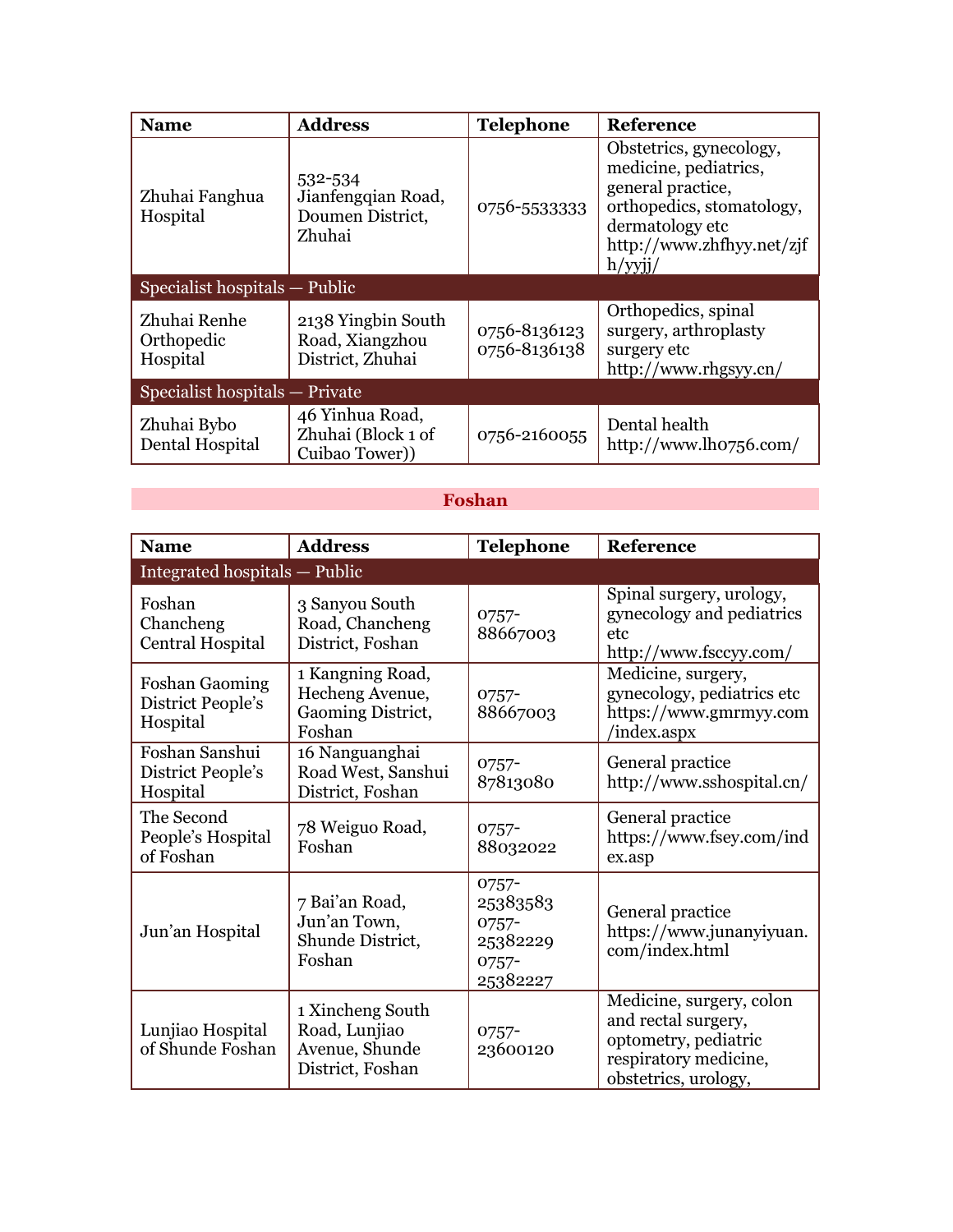|                                                                  |                                                                  |                                        | optometry etc<br>http://www.sdljyy.org.cn/                                                                                                                                                                                                     |
|------------------------------------------------------------------|------------------------------------------------------------------|----------------------------------------|------------------------------------------------------------------------------------------------------------------------------------------------------------------------------------------------------------------------------------------------|
| <b>Name</b>                                                      | <b>Address</b>                                                   | <b>Telephone</b>                       | Reference                                                                                                                                                                                                                                      |
| Integrated hospitals - Private                                   |                                                                  |                                        |                                                                                                                                                                                                                                                |
| Shunde Guodan<br>Kangfu Hospital                                 | 1-1 Leiliu Longsheng<br>Industrial District,<br>Foshan           | 0757-<br>29201112                      | General practice<br>http://sdgdyy.ecaihr.com/                                                                                                                                                                                                  |
| Specialist hospitals - Public                                    |                                                                  |                                        |                                                                                                                                                                                                                                                |
| The Fourth<br>People's Hospital<br>of Foshan                     | 106 Lanshijinlan<br>South Road,<br>Chancheng District,<br>Foshan | $0757 -$<br>83105778                   | Respiratory medicine,<br>medicine, pediatrics,<br>prevention and treatment<br>of tuberculosis, pediatrics,<br>dermatology, asthma<br>specialist, geriatrics,<br>Chinese medicine, family<br>medicine specialist etc<br>http://www.fsmby.com.cn |
| Foshan<br>Stomatological<br>Hospital                             | 5 Hebin Road,<br>Chancheng District,<br>Foshan                   | $0757 -$<br>82279085                   | Stomatology<br>http://www.fsskqyy.com/                                                                                                                                                                                                         |
| Foshan Shunde<br>District Wu<br>Zhongpei<br>Memorial<br>Hospital | Jinjuzui Shunde<br>Desheng District,<br>Foshan                   | 0757-<br>22321386<br>0757-<br>22296704 | Psychiatry, geriatrics<br>http://www.sdwy.net.cn/s<br>ite/wzp/index.html                                                                                                                                                                       |
| Specialist hospitals - Private                                   |                                                                  |                                        |                                                                                                                                                                                                                                                |
| Foshan Gangtai<br>Colorectal<br>Hospital                         | 151 Wenhua North<br>Road, Chancheng<br>District, Foshan          | 0757-<br>86116222                      | Colon and rectal medicine,<br>constipation treatment<br>http://www.fsgcw.com/in<br>dex.html                                                                                                                                                    |
| <b>Foshan Women</b><br>and Children<br>Hospital                  | 11 Renmin West<br>Road, Chancheng<br>District, Foshan            | $0757 -$<br>82969789                   | Gynecology, obstetrics,<br>newborn pediatrics,<br>pediatrics, maternal<br>healthcare, child<br>healthcare, surgery,<br>medicine etc<br>https://www.fsfy.com/                                                                                   |

## **Huizhou**

| <b>Name</b>                   | <b>Address</b>                                             | <b>Telephone</b> | Reference                                                                                                               |
|-------------------------------|------------------------------------------------------------|------------------|-------------------------------------------------------------------------------------------------------------------------|
| Integrated hospitals — Public |                                                            |                  |                                                                                                                         |
| Huizhou Third<br>Hospital     | 1 Qiaodong Xuebei<br>Street, Huicheng<br>District, Huizhou | 0752-2359252     | Cardiology, neurology,<br>urology, rehabilitation,<br>Chinese medicine<br>acupuncture, clinical<br>nursing, respiratory |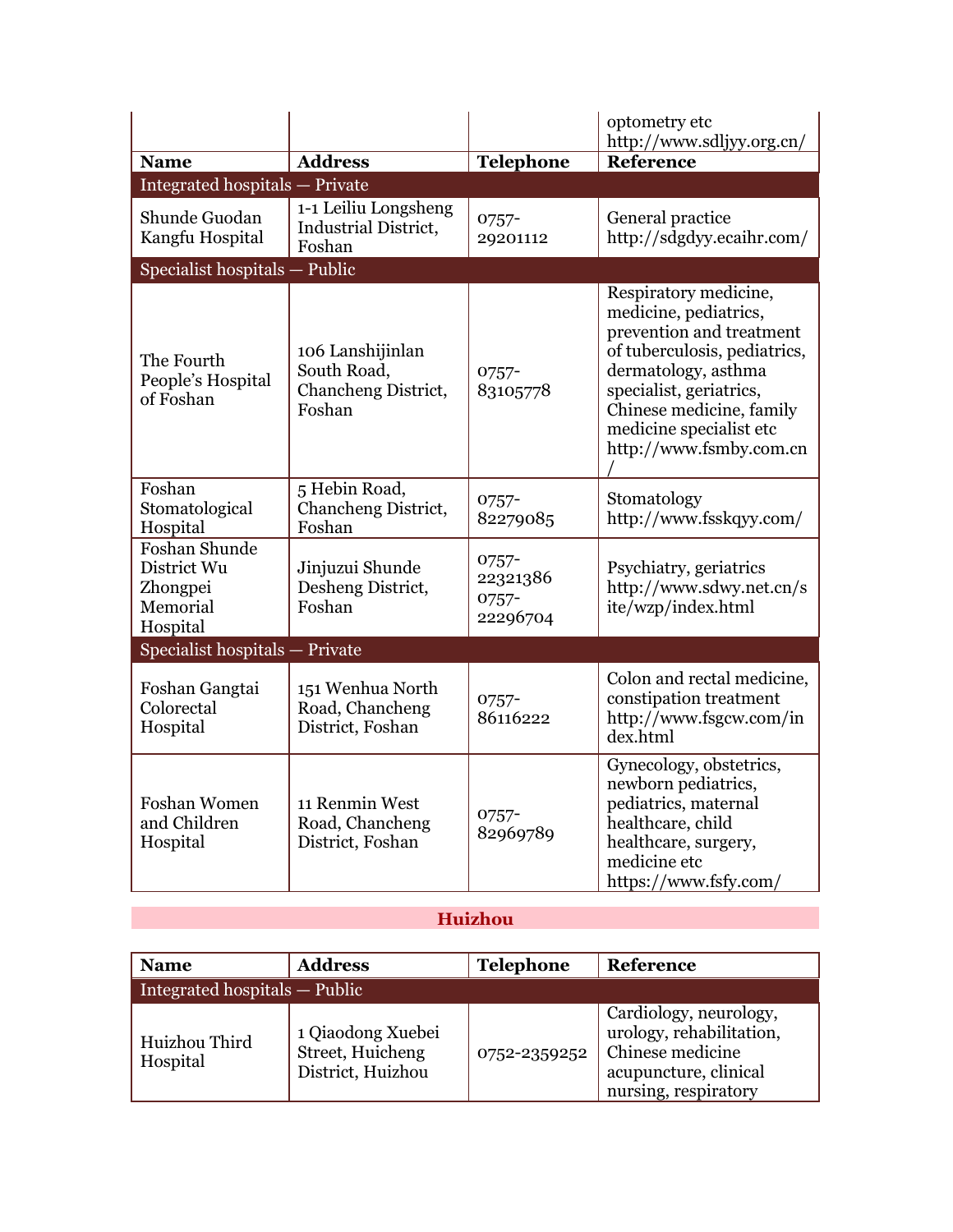|                                                                                        |                                                                                         |                       | medicine, general surgery<br>etc<br>http://www.hzdsrmyy.co<br>m/                                                                                                                          |
|----------------------------------------------------------------------------------------|-----------------------------------------------------------------------------------------|-----------------------|-------------------------------------------------------------------------------------------------------------------------------------------------------------------------------------------|
| <b>Huizhou First</b><br>Hospital                                                       | 20 Jiangbei Sanxin<br>South Road, Huizhou                                               | 0752-<br>2883800      | Medicine, surgery,<br>gynecology, pediatrics etc<br>http://www.hzfh.gd.cn/                                                                                                                |
| Huizhou<br>Huicheng<br>Hospital of<br>Traditional<br><b>Chinese Medicine</b>           | 33 Maixing Road,<br>Huicheng District,<br>Huizhou                                       | 0752-2385033          | Medicine, surgery,<br>accident and emergency<br>department, orthopedics,<br>gynecology and obstetrics,<br>colorectal surgery,<br>acupuncture<br>http://www.hcqzyyy.com/<br>$?c=101$       |
| Huizhou Central<br>People's Hospital                                                   | 41 Eling North Road,<br>Huizhou                                                         | $0752 -$<br>2288288   | General practice<br>http://www.hzch.gd.cn/                                                                                                                                                |
| Huicheng District<br>Xiaojinkou<br>People's Hospital                                   | 691 Xiaojinkou Road,<br>Huizhou                                                         | 0752-2781502          | Medicine, surgery,<br>gynecology, obstetrics,<br>pediatrics, ear-nose-<br>throat, stomatology etc<br>http://www.xjkrmyy.com/                                                              |
| Huizhou Huiya<br>Hospital,<br><b>Affiliated Hospital</b><br>of the Sun Yat-Sen         | 186 Zhongxing North<br>Road, Daya Bay<br>District, Huizhou                              | 0752-<br>6516990-8511 | Medicine, surgery,<br>gynecology, obstetrics,<br>pediatrics, ear-nose-throat<br>etc<br>http://www.zdhyyy.com/                                                                             |
| University                                                                             |                                                                                         |                       |                                                                                                                                                                                           |
| <b>Integrated hospitals - Private</b>                                                  |                                                                                         |                       |                                                                                                                                                                                           |
| Huiyang Sanhe<br>Hospital                                                              | 3 Kanghe Road,<br>Danshui Tuhu Jinhui<br>Avenue, Huiyang<br>District                    | 0752-3800101          | General practice<br>http://www.hyshyy.com/                                                                                                                                                |
| Huizhou Huikang<br>Hospital                                                            | Adjacent to the<br>Jiangbei Forestry<br>Bureau, Huicheng<br>District, Huizhou           | 0752-2829113          | Orthopedics, neurology,<br>gynecology and obstetrics,<br>out-patient, geriatrics, ear-<br>nose-throat, special<br>medical treatment,<br>anesthesiology etc<br>http://www.hzhkyy.com/<br># |
| Specialist hospitals - Public                                                          |                                                                                         |                       |                                                                                                                                                                                           |
| The First<br>Maternity and<br>Child Healthcare<br>Hospital of<br>Huizhou<br>The Second | 5 Yanda Fourth<br>Road, Henan An,<br>Huicheng District,<br>Huizhou<br>17 Xiajiao Linghu | 0752-7806333          | Gynecology and obstetrics,<br>pediatrics, maternal<br>healthcare, child<br>healthcare<br>http://hz $3861$ .gd.cn/                                                                         |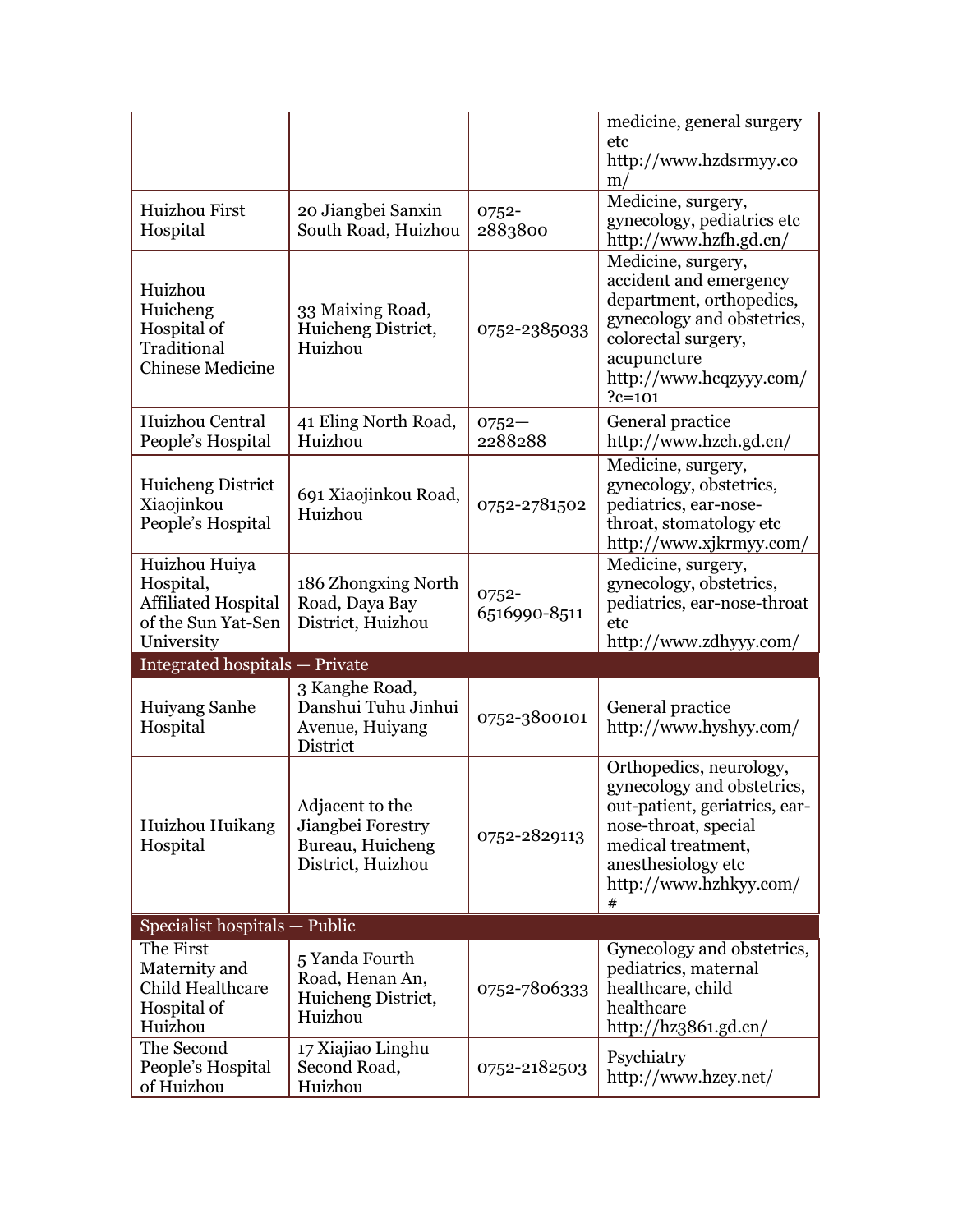| <b>Name</b>                                                                                             | <b>Address</b>                                                            | <b>Telephone</b> | Reference                                                                                                                                                                                |
|---------------------------------------------------------------------------------------------------------|---------------------------------------------------------------------------|------------------|------------------------------------------------------------------------------------------------------------------------------------------------------------------------------------------|
| The Second<br>Maternity and<br><b>Child Healthcare</b><br>Hospital of<br>Huizhou                        | 10 Shangpai Daling<br>Road, Huizhou                                       | 0752-2180400     | Gynecology and obstetrics,<br>pediatrics, stomatology,<br>pediatric surgery etc<br>www.hzsbjy.com/                                                                                       |
| Specialist hospitals - Private                                                                          |                                                                           |                  |                                                                                                                                                                                          |
| Huizhou Huakang<br>Hospital<br>(formerly known)<br>as the Huizhou<br>Huakang<br>Orthopedic<br>Hospital) | 55 Yanda Road,<br>Huicheng District,<br>Huizhou                           | 0752-2360333     | Chinese medicine<br>orthopedics, spinal<br>surgery, traumatic<br>orthopedics, joint surgery,<br>medicine, surgery,<br>gynecology and obstetrics<br>etc.<br>https://www.hzhkgsyy.co<br>m/ |
| Huizhou Perfect<br>Dental Hospital                                                                      | 38 Eling South Road,<br>Huicheng District,<br>Huizhou                     | 0752-2561222     | Dental health<br>http://www.zm920.com/                                                                                                                                                   |
| Huizhou Baijia<br>Elizabeth<br>Women's Hospital                                                         | 5 Maidi Huanggang<br>Road, Huicheng<br>District, Huizhou                  | 0752-2762222     | Gynecology and obstetrics<br>http://www.hzelisb.com/<br>wei_sh3.html                                                                                                                     |
| Huizhou Aier Eye<br>Hospital                                                                            | 8 Banzhanghu<br>Second Street,<br>Henan'an, Huicheng<br>District, Huizhou | 0752-2559833     | Optometry<br>http://www.eyeo752.com/<br>special/yyjs/index.html                                                                                                                          |

# **Zhongshan**

 $\mathcal{L}(\mathcal{A})$ 

| <b>Name</b>                               | <b>Address</b>                                      | <b>Telephone</b>  | Reference                                                                                       |
|-------------------------------------------|-----------------------------------------------------|-------------------|-------------------------------------------------------------------------------------------------|
| Integrated hospitals — Public             |                                                     |                   |                                                                                                 |
| Minzhong<br>Hospital of<br>Zhongshan City | 1 Xinma Road,<br>Shiminzong Town,<br>Zhonshan       | 0760-<br>85550312 | Medicine, surgery,<br>Chinese medicine<br>(rehabilitation) etc<br>http://www.zssmzyy.com/       |
| Zhongshan<br>Henglan Hospital             | 1 Shunxing North<br>Road, Henglan<br>Town, Zhonshan | 0760-<br>87616378 | Medicine, surgery,<br>gynecology, pediatrics,<br>Chinese medicine etc<br>http://www.zshlyy.com/ |
| Zhongshan Fusha<br>Hospital               | 152 Funan Road,<br>Fusha Town,<br>Zhonshan          | 0760-<br>23400313 | Medicine, surgery,<br>gynecology, pediatrics, etc.<br>http://www.zssfsyy.com/                   |
| Zhongshan<br>Sanxiang Hospital            | 10 Kangle Road,<br>Sanxiang Town,<br>Zhongshan      | 0760-<br>23809920 | Medicine, surgery,<br>gynecology, pediatrics, etc.<br>http://www.zssxyy.com/                    |
| Zhongshan<br>Guzhen People's<br>Hospital  | 15 Dongxingzhong<br>Road, Guzhen,<br>Zhongshan      | 0760-<br>22323725 | Medicine, surgery,<br>gynecology, pediatrics, etc.<br>http://www.zsgzyy.com/                    |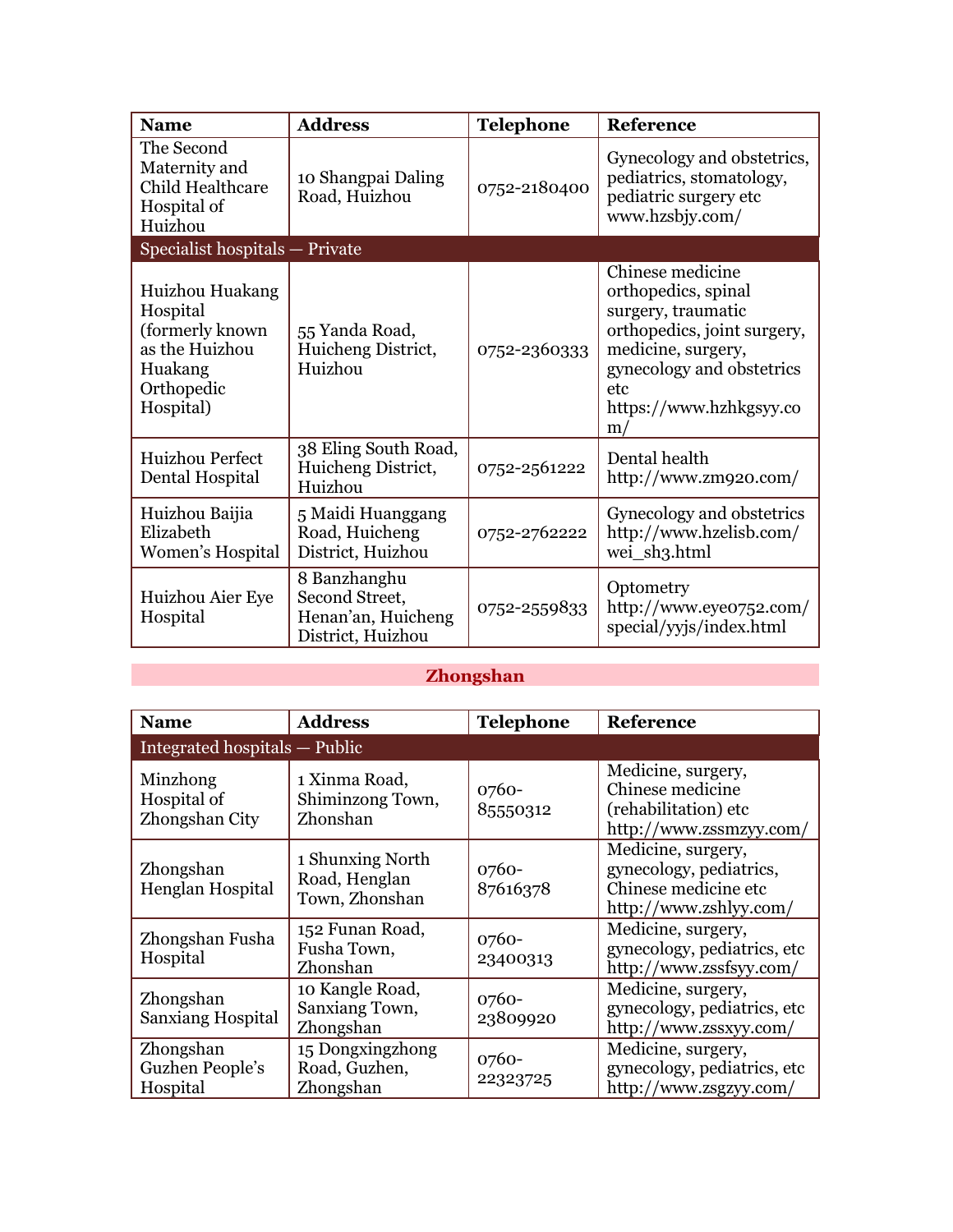| <b>Name</b>                                     | <b>Address</b>                                                                     | <b>Telephone</b>  | <b>Reference</b>                                                    |
|-------------------------------------------------|------------------------------------------------------------------------------------|-------------------|---------------------------------------------------------------------|
| Zhong Nan'an<br>Hospital                        | 37 Chengnan Second<br>Road, Shinan<br>District, Zhongshan                          | 0760-<br>88918033 | General practice, Chinese<br>medicine etc<br>http://www.zsnqyy.com/ |
| Integrated hospitals - Private                  |                                                                                    |                   |                                                                     |
| Zhongshan<br>Guangji Hospital                   | 1 Tianbei Road,<br><b>Fenggang Yantian</b><br>Town, Zhongshan                      | 4001-660-120      | General practice, Chinese<br>medicine etc<br>WeChat ID: zs-gjyy     |
| Specialist hospitals - Private                  |                                                                                    |                   |                                                                     |
| Zhongshan<br><b>Squirrel Dental</b><br>Hospital | 24 Yuelai South<br>Road, Shiqi District,<br>Zhongshan                              | 400-998-3373      | Dentistry<br>http://www.songskq.com/                                |
| Zhongshan Huadu<br>Anorectal<br>Hospital        | 3 Yuelai South Road,<br>Shiqi District,<br>Zhongshan                               | 0760-<br>88888677 | Colorectal surgery<br>http://wap.zshdyy.com/                        |
| Zhongshan Allad<br>Eye Hospital                 | Bailangfeng Garden,<br>148 Zhongshan First<br>Road, Western<br>District, Zhongshan | 0760-<br>88669955 | Optometry<br>http://www.alladzhongsh<br>$an.com/+/home/index$       |

# **Jiangmen**

| <b>Name</b>                                                | <b>Address</b>                                           | <b>Telephone</b> | Reference                                                                                                   |  |
|------------------------------------------------------------|----------------------------------------------------------|------------------|-------------------------------------------------------------------------------------------------------------|--|
| Integrated hospitals - Public                              |                                                          |                  |                                                                                                             |  |
| Jiangmen Wuyi<br><b>Chinese Medicine</b><br>Hospital       | 30 Huayuan East<br>Road, Jiangmen                        | 0750-3333705     | Medicine, surgery,<br>gynecology and pediatrics<br>etc.<br>http://www.51ht.com/                             |  |
| Jiangmen Central<br>Hospital                               | 23 Haipang Street,<br>North Road,<br>Jiangmen            | 0750-3165500     | Medicine, surgery,<br>gynecology, pediatrics,<br>orthopedics, oncology etc<br>http://www.bjch.com/          |  |
| Jiangmen Xinhui<br>People's Hospital                       | Huicheng Longshan<br>Road, Xinhui<br>District, Jiangmen  | 0750-<br>6183000 | Medicine, surgery,<br>gynecology and pediatrics<br>etc.<br>http://www.jmxhph.org.c<br>$n$ /zh-CN/index.html |  |
| Specialist hospitals — Public                              |                                                          |                  |                                                                                                             |  |
| The Third<br>People's Hospital<br>of Jiangmen              | 161 Shengli Road,<br>Pengjiang District,<br>Jiangmen     | 0750-3509375     | Psychiatry, psychology etc<br>http://www.jmmh.cn/                                                           |  |
| Specialist hospitals - Private                             |                                                          |                  |                                                                                                             |  |
| Jiangmen<br>Rehabilitation<br>Hospital for the<br>Disabled | 40 Longwan East<br>road, Pengjiang<br>District, Jiangmen | 0750-3502783     | Rehabilitation, Chinese<br>medicine treatment etc<br>http://www.jm-<br>rehab.com/                           |  |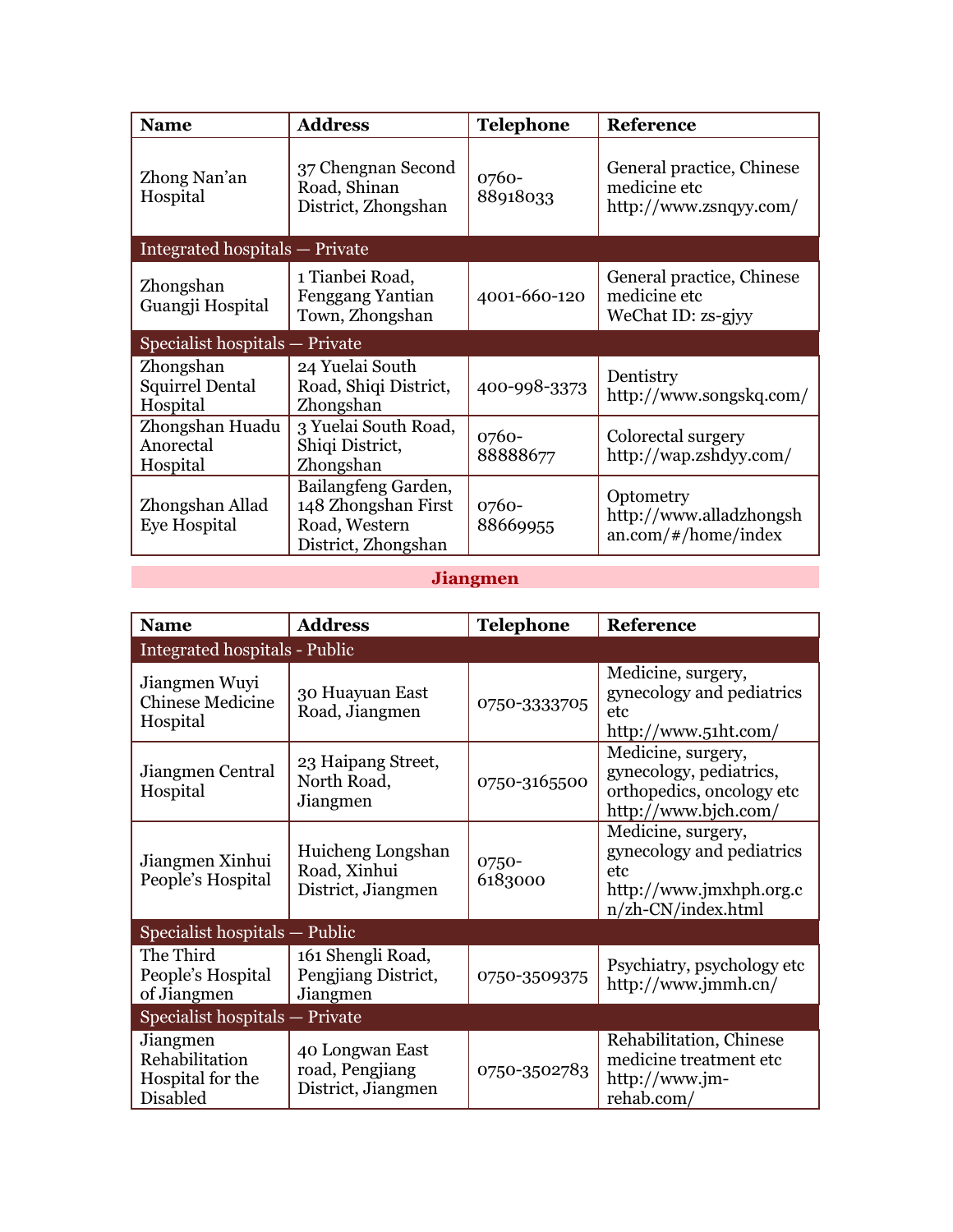## **Zhaoqing**

| <b>Name</b>                                  | <b>Address</b>                                            | <b>Telephone</b> | Reference                                                                                                                     |  |
|----------------------------------------------|-----------------------------------------------------------|------------------|-------------------------------------------------------------------------------------------------------------------------------|--|
| Integrated hospitals — Public                |                                                           |                  |                                                                                                                               |  |
| <b>Zhaoqing Gaoyao</b><br>People's Hospital  | 72 Tianning North<br>Road, Duanzhou<br>District, Zhaoqing | 0758-2233037     | Medicine, surgery,<br>gynecology, pediatrics etc<br>http://www.zqgyyy.com/                                                    |  |
| Zhaoqing No. 2<br>People's Hospital          | 2 Jianshe Second<br>Road, Zhaoqing                        | 0758-2704630     | Medicine, surgery,<br>gynecology, pediatrics,<br>oncology, Chinese<br>medicine etc<br>http://www.zq2y.com/                    |  |
| <b>Zhaoqing Chinese</b><br>Medicine Hospital | 20 Duanzhou Sixth<br>Road, Zhaoqing                       | 0758-2836499     | Medicine, surgery etc.<br>http://www.zqtcm.com/                                                                               |  |
| Integrated hospitals - Private               |                                                           |                  |                                                                                                                               |  |
| Sihui Manloon<br>Hospital                    | 6 Chaoyang Street,<br>Sihui, Zhaoqing                     | 0758-3363293     | Medicine, surgery,<br>gynecology, pediatrics,<br>oncology, Chinese<br>medicine etc<br>http://www.wanlongyy.co<br>m/index.html |  |
| Specialist hospitals — Public                |                                                           |                  |                                                                                                                               |  |
| <b>Zhaoqing</b><br>Dermatology<br>Hospital   | Block 2, 7-9<br>Duanzhou, Zhaoqing                        | 0758-2854668     | Dermatology, prostatitis<br>specialist etc<br>WeChat ID: ZQPFYY                                                               |  |

## **Dongguan**

| <b>Name</b>                                | <b>Address</b>                                          | <b>Telephone</b>    | <b>Reference</b>                                                    |  |
|--------------------------------------------|---------------------------------------------------------|---------------------|---------------------------------------------------------------------|--|
|                                            | Integrated hospitals — Public                           |                     |                                                                     |  |
| Hospital of<br>Changan<br>Dongguan         | 171 Changqing Road<br>South, Changan<br>Town, Dongguan  | 0769-<br>85339219   | General practice<br>http://www.dgcayy.com/                          |  |
| Dongguan<br>Wanjiang<br>Hospital           | Luciwo cun,<br>Wanjiang Shimei<br>District, Dongguan    | $0769-$<br>28823233 | General practice, Chinese<br>medicine etc<br>http://www.dgwjyy.com/ |  |
| Dongguan<br>Dongkeng<br>Hospital           | Yanhe West Road,<br>Dongkang Town                       | $0769-$<br>83381754 | General practice<br>http://www.dgdkyy.com/                          |  |
| Dongguan<br>Guancheng<br>People's Hospital | 78 Guantai Road,<br>Dongguan Central<br><b>District</b> | 0769-<br>26386311   | General practice, Chinese<br>medicine etc<br>http://www.dggcyy.com/ |  |